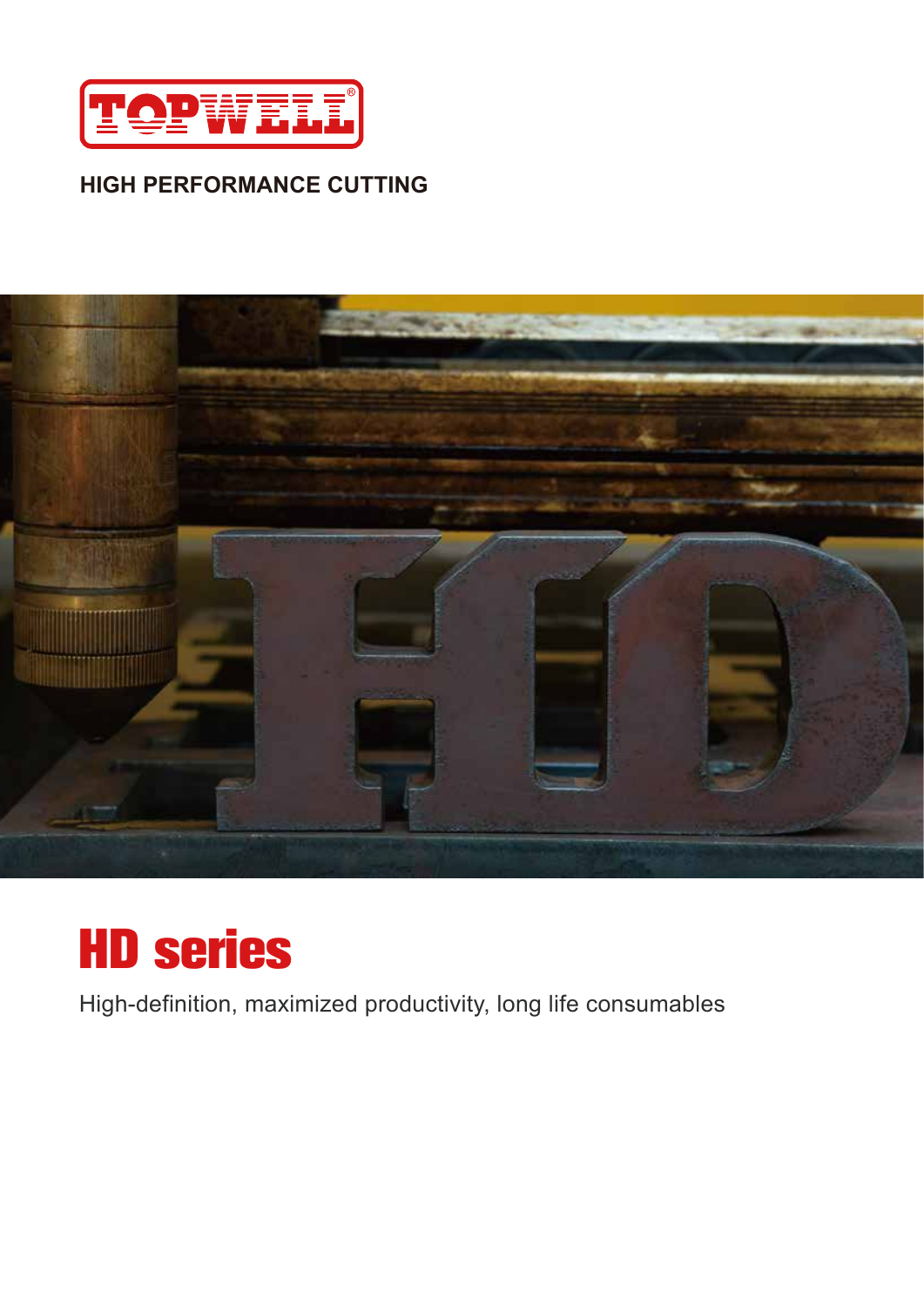# **HD-200/200W/200Pro HD-300/300W**

- The HD plasma cutting system achieves exceptional consumable life, impressive cutting speed and ultimate cutting quality.
- Designed for heavy duty, high capacity CNC plasma cutting and gouging, The HD series delivers reliable performance across a wide range of industrial application.



| <b>System</b>              | HD-200/200W/200Pro                      | HD-300/300W                     |
|----------------------------|-----------------------------------------|---------------------------------|
| Input Voltages             | 380VAC, 3PH, 50Hz/60Hz                  | 380VAC, 3PH, 50Hz/60Hz          |
|                            | 400VAC, 3PH, 50Hz/60Hz                  | 400VAC, 3PH, 50Hz/60Hz          |
|                            | 220VAC, 3PH, 50Hz/60Hz                  |                                 |
| Max. Load Power Capacity   | 40KVA                                   | 75KVA                           |
| Rated output voltage       | 50~200VDC                               | 50~200VDC                       |
| Max output current         | 200A                                    | 300A                            |
| Open circuit voltage (OCV) | 430VDC                                  | 430VDC                          |
| Duty cycle rating          | 380V/400V: 100% @ 200A, at 40°C (104°F) | 100% @ 300A, at 40°C (104°F)    |
|                            | 220V: 100% @ 200A, at 40°C (104°F)      |                                 |
| Operating temperature      | $-10 °C - 40 °C$                        | $-10^{\circ}$ C~40 $^{\circ}$ C |
| <b>Torch</b>               | TP200, 1.5m                             | TP200, 1.5m                     |
| <b>Dimensions</b>          | 960*420*1100                            | 1300*800*580                    |
| Weight                     | 165KG                                   | 256KG                           |
| Certifications             | CE, ROHS                                | CE, ROHS                        |
| Gas supply                 |                                         |                                 |
| Plasma gas                 | Air, $O_2$ , $N_2$                      | Air, $O_2$ , $N_2$              |
| Shield gas                 | Air, $N_2$                              | Air, $N_2$                      |
| Supply gas pressure        | $6.2\pm0.7$ Bar                         | $6.2\pm0.7$ Bar                 |

## **Specifications**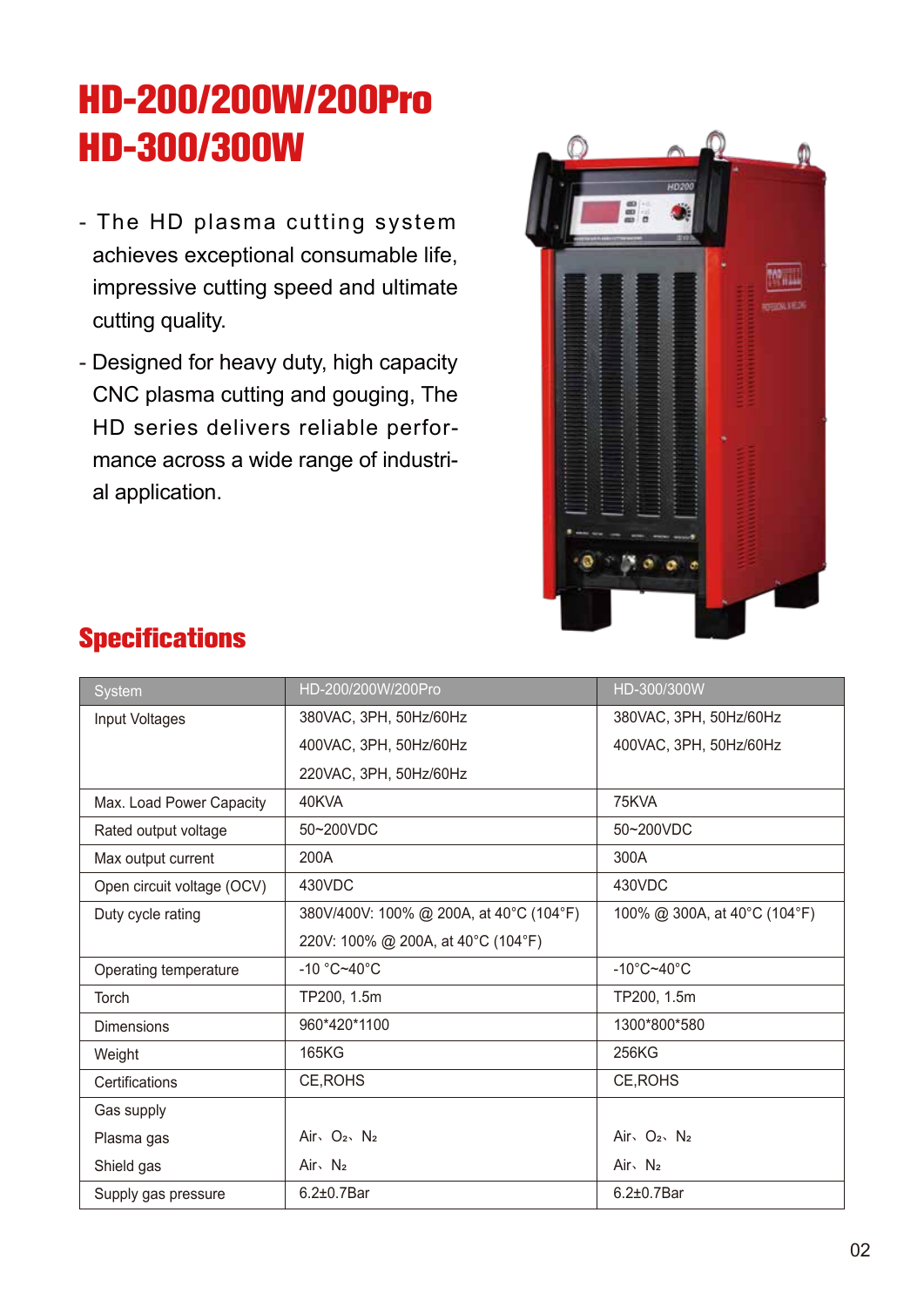## **Excellent Cutting Performance**

- TOPWELL HD series plasma system provides faster cutting speed to maximize productivity.
- The cutting speed of dross free can reach 1000mm/min for 25mm mild steel.
- With water spray cutting process, the stainless steel and aluminum cutting will be less warping and produce a small heat-affected zone to minimize high-cost secondary operations.
- Designed with 100% duty cycle for the most demanding production environments.
- Designed and tested as the TOPWELL HD series product for superior reliability in the most demanding cutting environments.







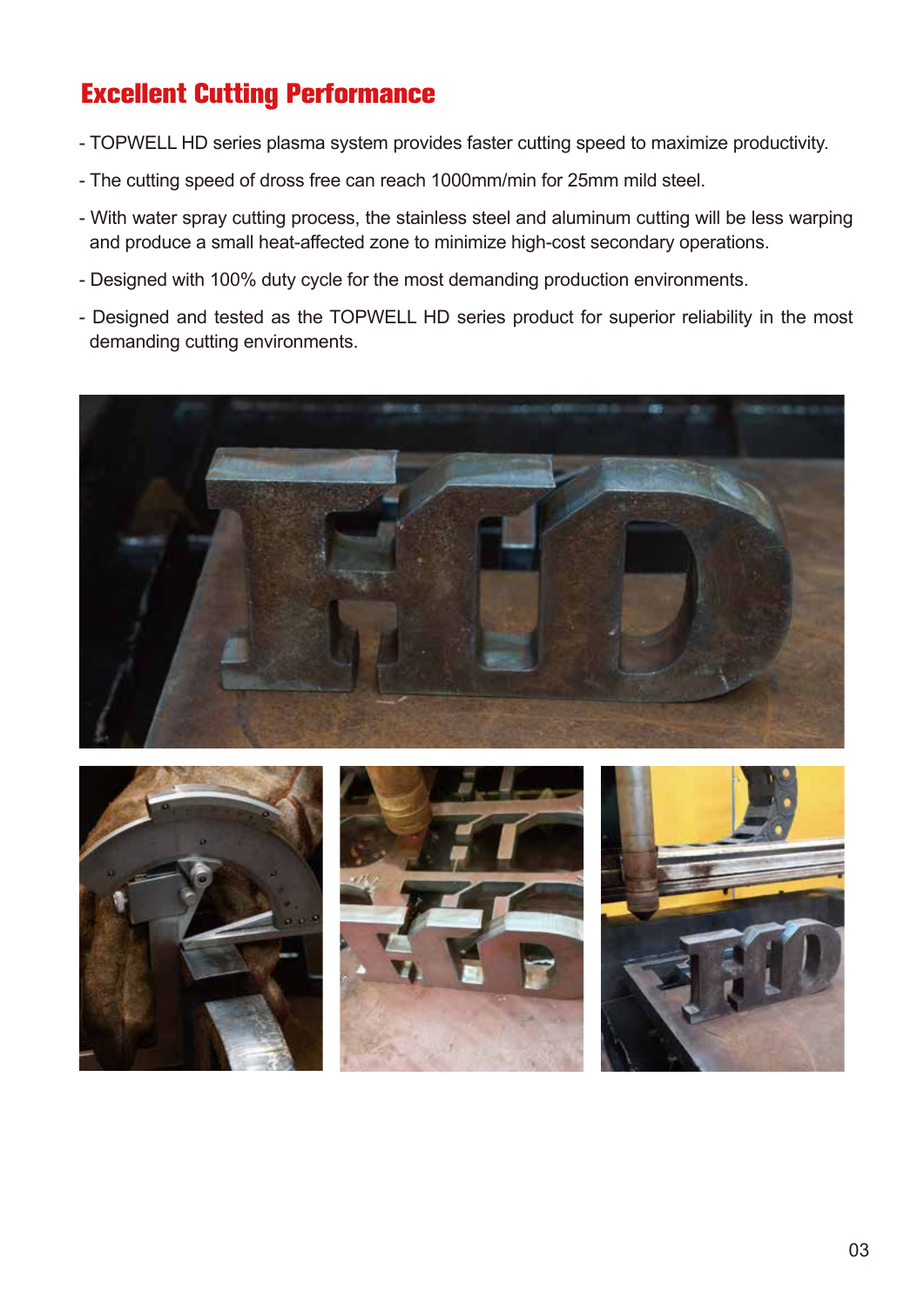#### **Long-life Consumables**

1200 -12mm mild steel; Number of consumable starts<br>Lab test-20 second duration Number of consumable starts Lab test-20 second duration-200A Air/Air; 800 -20s duration; -The number of consumable starts 500 can reach more than 500 times (ISO9013 Range 2). Range2 Range4 Range5

#### **Simple Operation:**

- User-friendly control system, simple and intuitive operation interface;
- Easy to install, easy to operate, easy to maximize performance;
- Digital control, and advanced diagnostics simplify troubleshooting and service;

- TOPWELL HD series plasma systems deliver the industry's best precision cutting on carbon steel, stainless steel and aluminum;

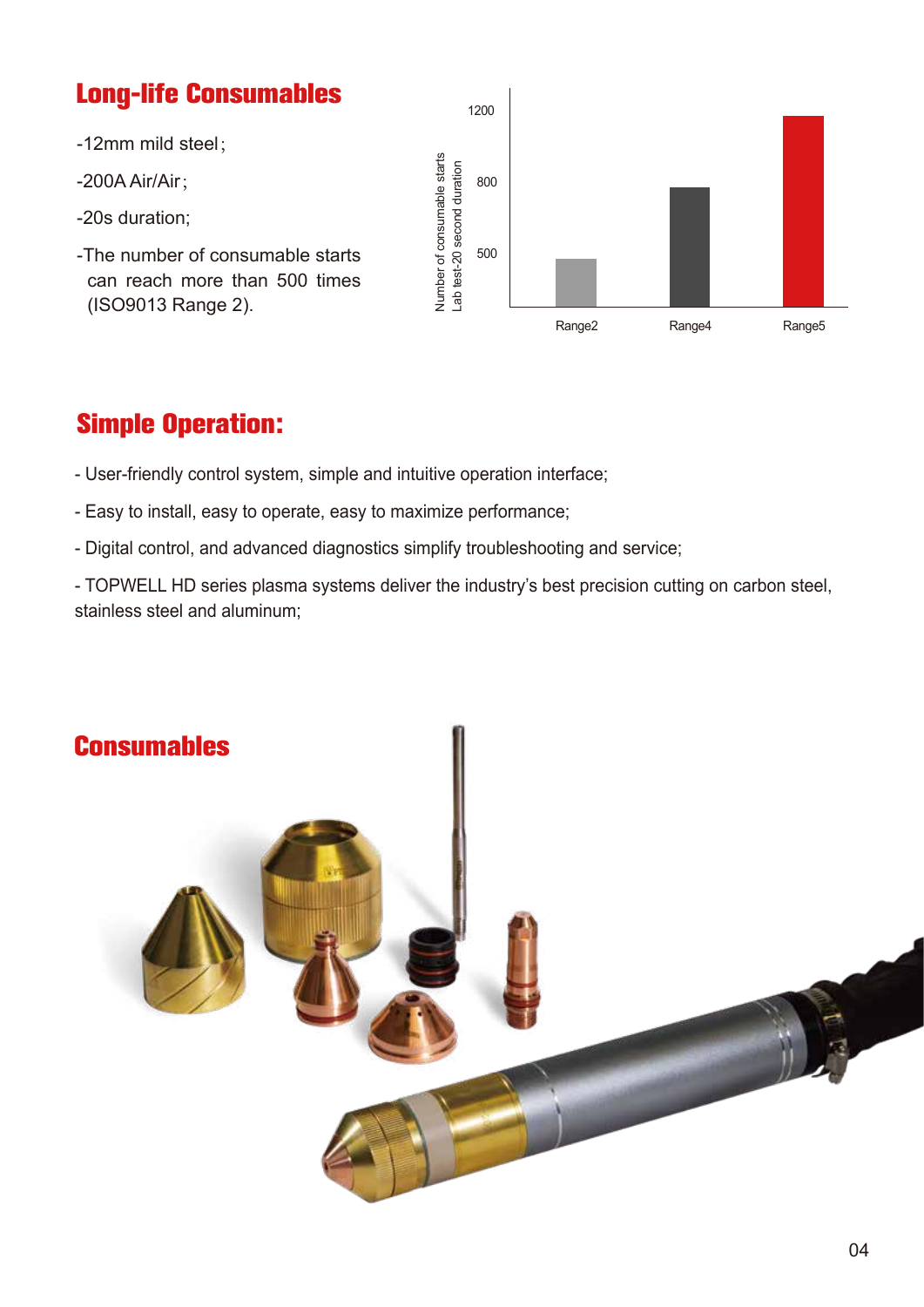## **Cutting capacity and operating data**

|                                |                        | <b>HD200</b>   | <b>HD200W</b> | HD200Pro            | <b>HD300</b>   | <b>HD300W</b> |  |
|--------------------------------|------------------------|----------------|---------------|---------------------|----------------|---------------|--|
| Capacity                       | Dross free*(Air/Air)   | 25             | 25            | 25                  | 35             | 35            |  |
| carbon steel                   | CNC pierce             | 32             | 32            | 32                  | 40             | 40            |  |
|                                | Severance              | 75             | 75            | 75                  | 80             | 80            |  |
| Stainless steel                | CNC pierce             | $\prime$       | 20            | 20                  | $\sqrt{2}$     | 25            |  |
|                                | Severance              |                | 64            | 64                  | $\sqrt{2}$     | 75            |  |
| Aluminum                       | CNC pierce             |                | 20            | 20                  | $\sqrt{2}$     | 32            |  |
|                                | Severance              |                | 75            | 75                  |                | 80            |  |
| <b>Speed</b>                   | Book specifications    | 12mm(1/2")     |               | 12mm(1/2")          |                |               |  |
| Carbon steel                   | at highest output      | 3500mm/min     |               | 4000mm/min          |                |               |  |
|                                | current                | $(138$ ipm $)$ |               |                     | $(157$ ipm $)$ |               |  |
| Cut angle                      | ISO9013 range**        | $\overline{2}$ |               |                     |                |               |  |
| Weldability                    |                        | Ready to weld  |               |                     |                |               |  |
| Process gases by               | Carbon Steel           | Air/Air        | Air/Air       | O <sub>2</sub> /Air | Air/Air        | Air/Air       |  |
| material                       | <b>Stainless Steel</b> |                | Air/Air       | $N_2/N_2$           | $N_2/N_2$      | Air/Air       |  |
| (plasma/shield)                |                        |                | +water spray  |                     |                | +water spray  |  |
|                                | Aluminum               |                | Air/Air       |                     | $N_2/N_2$      | Air/Air       |  |
|                                |                        |                | +water spray  | $N_2/N_2$           |                | +water spray  |  |
| Process amps                   | Not all processes      |                |               |                     |                |               |  |
| available for all<br>(cutting) |                        | $30 - 200$     |               | $30 - 300$          |                |               |  |
|                                | materials              |                |               |                     |                |               |  |

\*Feature and material type can influence dross free performance.

\*\*ISO 9013 is a standard that defines cut quality of thermally cut parts. The lower the range (range 1 is the lowest), the smaller the angle on the cut face.Cut angle in range 4 is better than in range 5.